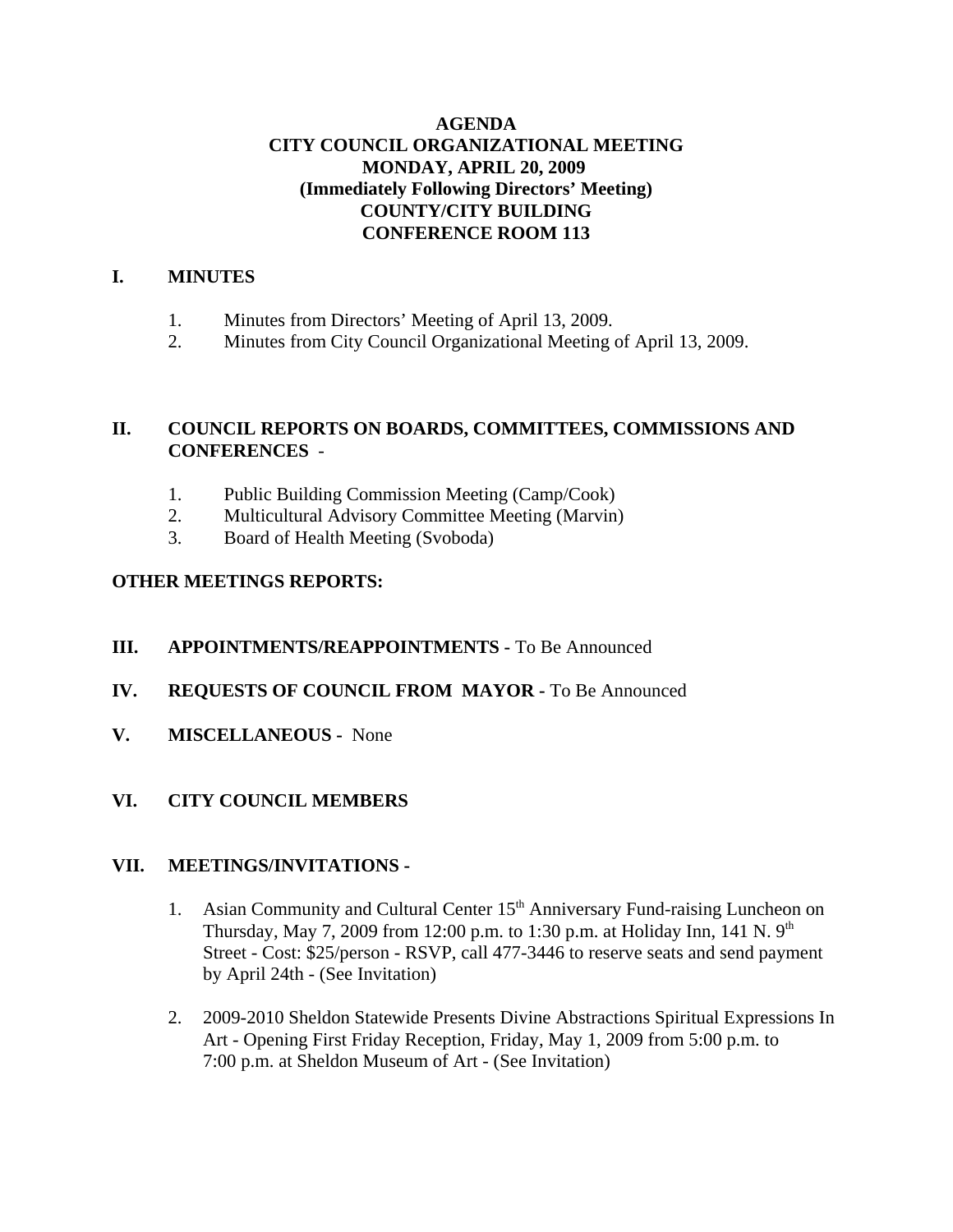- 3. The Weitz Company's  $7<sup>th</sup>$  Annual Parkinson Volleyball Challenge Sand Volleyball Tournament on Saturday, June 6, 2009 at 11:00 a.m. at The Digz Indoor Volleyball Complex, 4428 South 140<sup>th</sup> Street - Please RSVP - (See Invitation for more details)
- 4. Celebrate Young Professionals at Lincoln YPG's Annual Luncheon and Awards! On Thursday, April 23, 2009 at The Cornhusker Marriott Hotel - 11:00 a.m., Registration begins; 11:30 a.m., Event begins; - Cost: \$25/person to attend the luncheon - RSVP online by April  $20<sup>th</sup>$  - (See Invitation)
- 5. Lincoln Area Agency on Aging 35<sup>th</sup> Annual Awards Brunch on Saturday, May 2, 2009 at 10:00 a.m. - 9:30 a.m., Doors Open at The Cornhusker Hotel - Cost: \$15/person - RSVP by April 24<sup>th</sup>, return reservation card with check -(See Invitation)
- 6. Tribute To Honor The Late Lucy J. Nevels By the Women in Community Service, Inc. (WICS Residence) on Saturday, April 25, 2009 from 2:30 p.m. to 5:30 p.m. at First Plymouth Congregational United Church of Christ, 2000 "D" Street - Program 3:00 p.m. to 4:00 p.m. - The WICS Residence will be open for tours after the program 4:00 p.m. to 5:30 p.m. - RSVP to 477-5256 or by e-mail - (See Invitation)
- 7. NeighborWorks Lincoln celebrate the completion of our Youth Build House at 604 N. 23rd Street on Tuesday, April 21, 2009 from 4:00 p.m. to 5:00 p.m. - (See Invitation)
- 8. Fortenberry to speak at premiere of "Renewable Energy and Nebraska's Future" on Monday, April 20, 2009 at 6:30 p.m. at the Mary Riepma Ross Theater - (See Invitation)
- 9. "The Art of Healing" 2<sup>nd</sup> Annual Fundraiser for Samaritan Counseling Center on Friday, May 1, 2009 at the Country Club Neighborhood home of Joan & Tom Hruza and Westminster Presbyterian Church - Starting at 5:00 p.m. RSVP to 483-5117 - (See Invitation)

## **VIII. ADJOURNMENT**

ca042009/tjg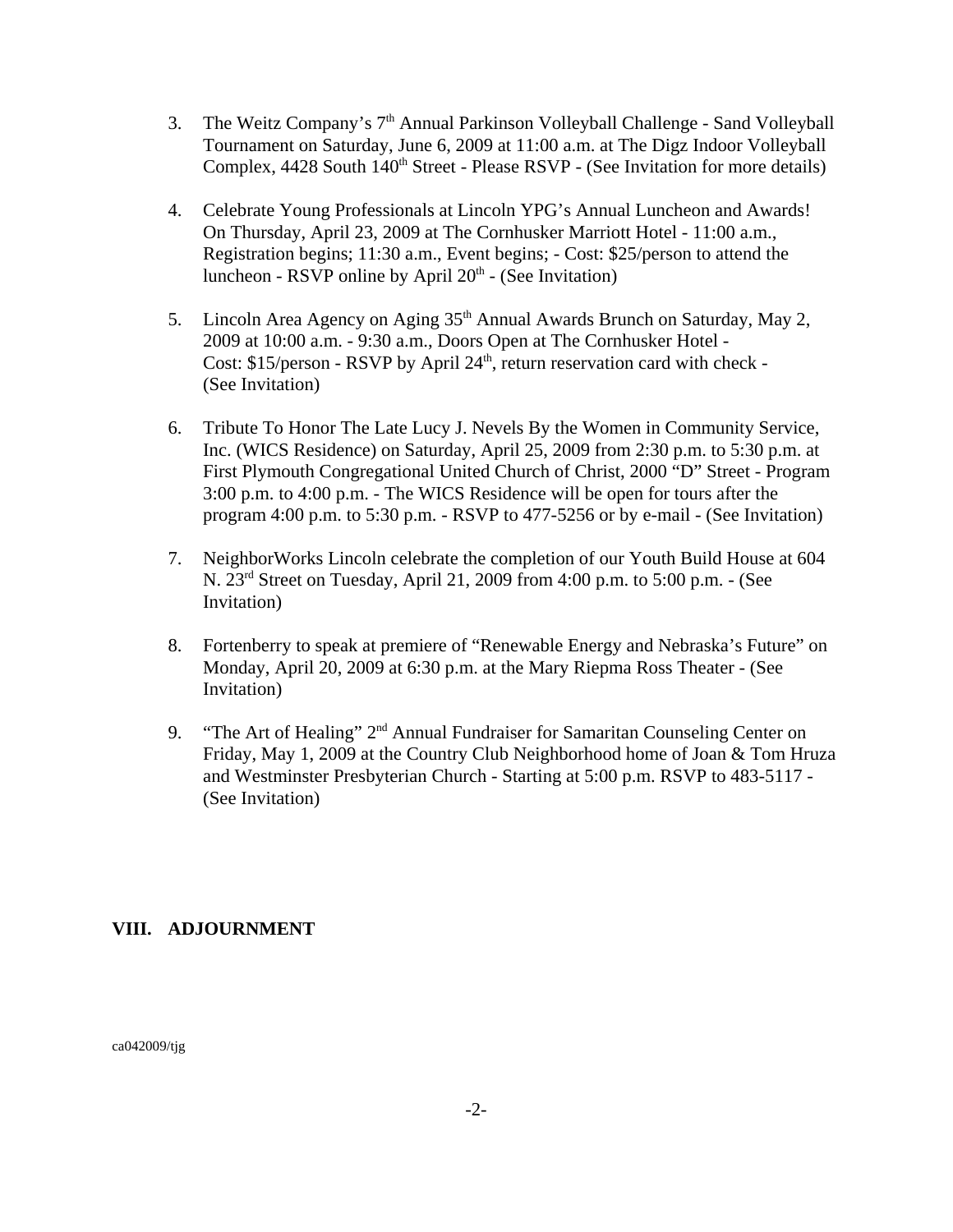#### **MINUTES CITY COUNCIL ORGANIZATIONAL MEETING MONDAY, APRIL 20, 2009**

**Present:** Robin Eschliman, Chair Jon Camp Jonathan Cook John Spatz Dan Marvin **Absent:** Doug Emery, Vice Chair Ken Svoboda **Others Present:** Rick Hoppe, Aide to the Mayor

Chad Blahak, Stimulus Coordinator

Chair Eschliman opened the meeting at 11:50 a.m. and announced the location of the Open Meetings Act.

#### **I. MINUTES**

1. Minutes from Directors' Meeting of April 13, 2009.

2. Minutes from City Council Organizational Meeting of April 13, 2009.

The above minutes approved by acclamation.

## **II. COUNCIL REPORTS ON BOARDS/COMMITTEES/COMMISSIONS AND CONFERENCES**

## **1. Public Building Commission Meeting Camp/Cook**

Camp stated they discussed addendums on the City Attorney's relocation including designing a third elevator, the elevator contract, change orders amount, and cafeteria proposal for  $555 S$ .  $10<sup>th</sup>$ .

The 10<sup>th</sup> and Military project received request to relocate the shop by the end of April. Discussed building costs and the possibility of long term leasing. Cook stated many projects have ignored discussion on City/PBC costs. We discard and then build new which is an additional project subsidy. Camp added the Antelope Valley area maintenance shop will also be moved with the NeighborWorks project. The key is understanding all project requirements having government assistance. Hoppe stated even if we receive grants we have time to accept or decline as the Mayor wants to see all requirements, and have all information moving forwarded. Cook stated it depends on the outlook length, the long term investment and location. Spatz led discussion on leasing and tax payer benefits.

Camp stated they also discussed north garage repairs, with \$7800 for repair specifications. Cook said if the amount is for specifications, repair will be pricey and not warranted. Camp added the company who constructed is now out of business.

Judge Hendry said they will implement discussions regarding development agreements requiring property relocation. With these projects a right of entry was given to Mr. Hoppe which limited him for 30 days when he could not do anything which would interfere with PBC action. The closing would not occur sooner than 30 days. The lease has been worked on, is now in final form and over to  $J & B$ .

## **2. Multicultural Advisory Committee Meeting Marvin** No report.